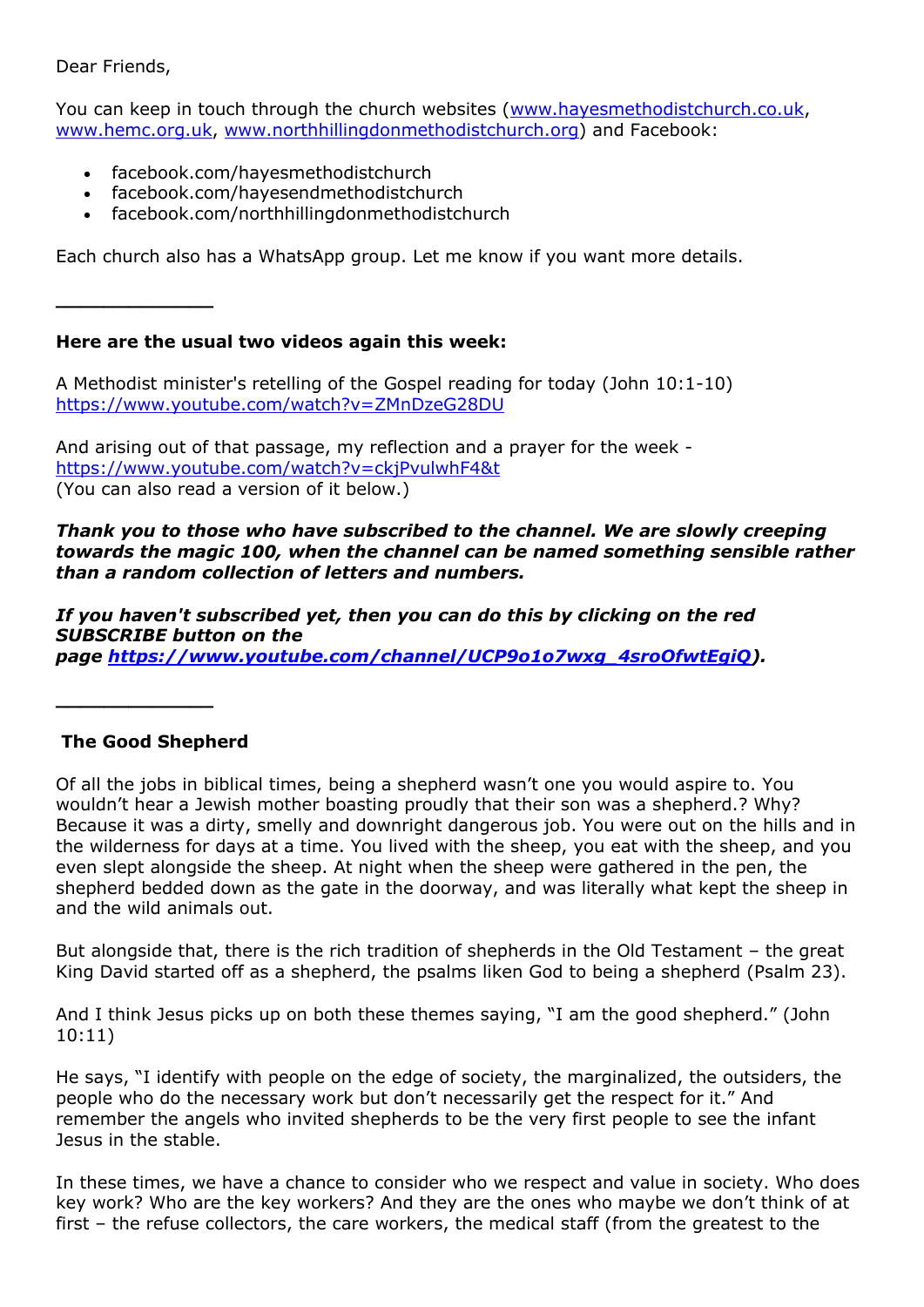least) and all who support them, shop workers, delivery drivers. You know who I mean, and the list goes on. Jesus says to them, "I stand alongside you. I respect what you are doing. And I value your work." And we are invited, encouraged and even challenged to do the same. The relationship we have with them means we can function and live our lives to the full.

When Jesus says that he is 'the good shepherd', he's talking about the relationship between the sheep and the shepherd. The shepherd leads the sheep, knows each of them by name, protects then and would do anything for them. In return, the sheep know the shepherd's voice. They trust in the shepherd for food, protection and guidance. The shepherd takes the first move and the sheep follow his leadership.

The relationship is secure, rather than needing to be encouraged or nurtured. We have a shepherd who wants to love and care for us. And this positive statement is re-assuring. There's no question is splitting the good sheep from the bad. The shepherd cares for both. There's no question that the thieves will succeed in carrying off the sheep. The shepherd will care for all of them. There is both a safety and a security that comes from the sheep knowing the shepherd.

And where does this all take place? Not in the organised town or village, or in respectable society. No – this happens in the rough and tough wilderness, where there is danger and insecurity. Wherever we are, or wherever we may find ourselves – at home or someway unfamiliar – with a new way of life and fresh challenges to face. Jesus the shepherd is there to support us, and guide us in and through it. He can't turn the wilderness into a garden, but he will be there with us. His rod and staff are there to comfort us.

In the chaos and confusion of these weeks, in these strange and bewildering times, Jesus offers us a life to be lived in all its fullness, with God and in God.

#### **A prayer for this week**

**\_\_\_\_\_\_\_\_\_\_\_\_\_\_\_**

Abundant God, fill us up this week. When we are worried or happy, when we are with others or alone, when we feel tired, and when we feel most alive. Guide us home to you. Amen.

#### **A hymn for our times**

**\_\_\_\_\_\_\_\_\_\_\_\_\_\_\_**

Denise Creed, a Methodist deacon in the South Holderness Circuit, has written new words to the hymn "Father, I place into your hands".

Father, I place into your hand the things I now can't do. Father, I place into your hands the times we're going through. Father, I place into your hands the world as it is now, for we need your courage, strength and hope.

Father, I place into your hands my friends and family Father, I place into your hands the people I can't see. Father, I place into your hands those finding life lonely, for I trust that you are with us all.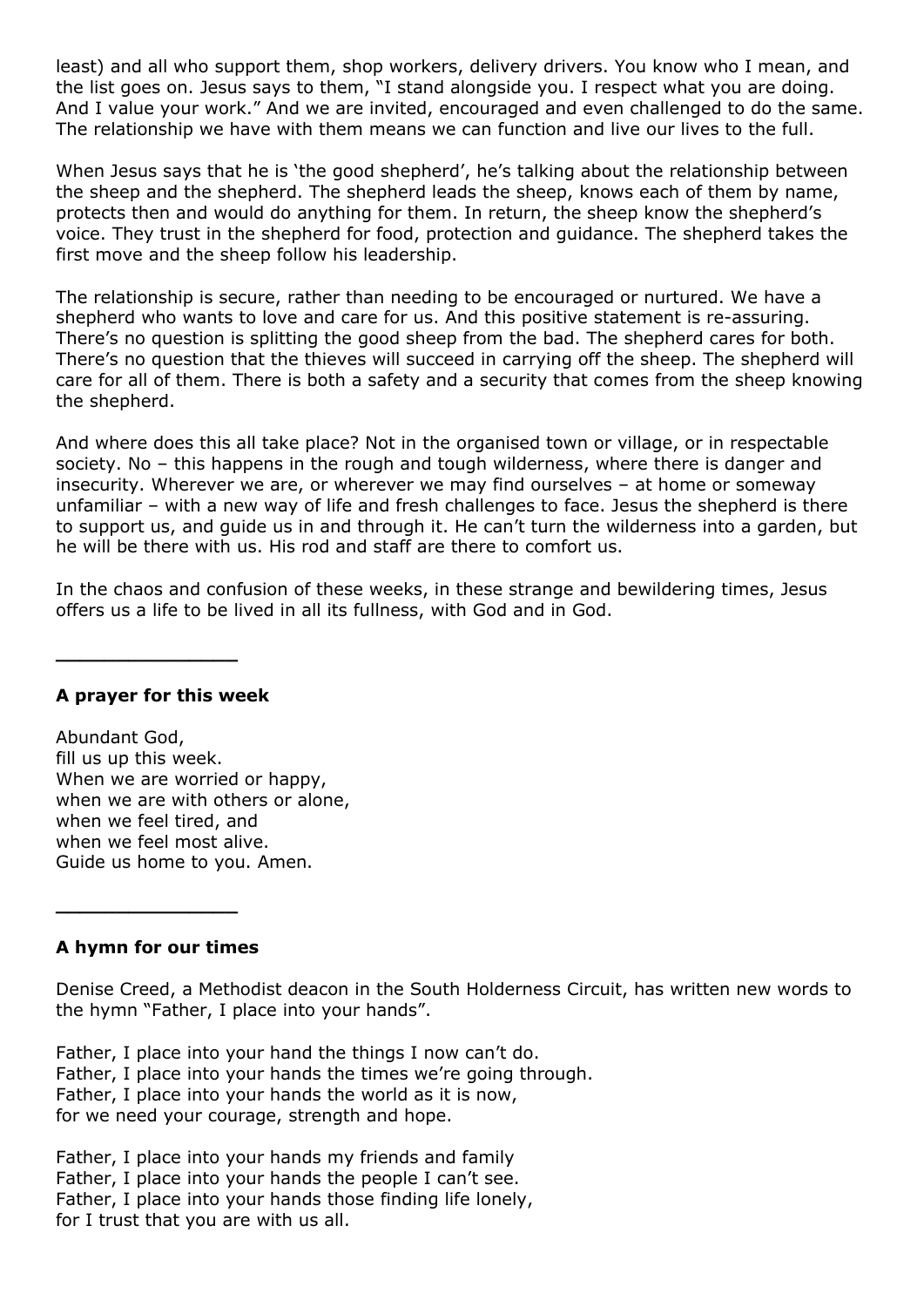Father, I place into your hands all of the NHS. Father, I place into your hands all those now full of stress. Father, I place into your hands my prayers for you to bless, for I know you hear my requests.

Father, help me to see your face, help me to hear your voice. Father, help me to sing your praise and in your name rejoice Father, give to me peace of mind, and to the dying - rest, for I know how much we need you now.

Father, I want to be with you and do the things you do. Father, I want to speak the words that you are speaking too. Father, I want to love the ones that you are loving too, may I know that I am one with you.

## **Dial a prayer (plus)**

**\_\_\_\_\_\_\_\_\_\_\_\_\_\_\_**

A *FREE* phone service to hear a prayer and Methodist Church news was launched this week.

 Listen to a prayer: 0808 281 2514 Listen to news: 0808 281 2478

(Content is updated every Thursday evening.)

#### **Sunday on the BBC**

**\_\_\_\_\_\_\_\_\_\_\_\_\_\_\_**

**\_\_\_\_\_\_\_\_\_\_\_\_\_\_\_**

8.10am Radio 4 (93.5FM) *Sunday Service* – The Bishop of Salisbury marks the 800th anniversary of Salisbury Cathedral.

10.45am BBC1 *Sunday Worship* from Bangor Cathedral in Wales,

1.15pm BBC1 *Songs of Praise* – Kate Botley revisits uplifting stories focusing on faith and farming.

#### **Sunday Services on the Web**

- Contemporary worship from Swan Bank Methodist Church: [www.youtube.com/user/SwanBank](http://www.youtube.com/user/SwanBank)
- Worship from the ministers at Westminster Central Hall, London: *youtube.com/user/MCHWevents/videos*
- Worship from Wesley's Chapel, London (also has daily prayer at 10.00am and 12.45pm): [www.youtube.com/channel/UCUAUqhmhevz5sqhh72LIMxA](http://www.youtube.com/channel/UCUAUqhmhevz5sqhh72LIMxA)
- *Sthie [at home]* from the Isle of Man, a different style of worship taking place at home: *youtube.com/andyfishburne*